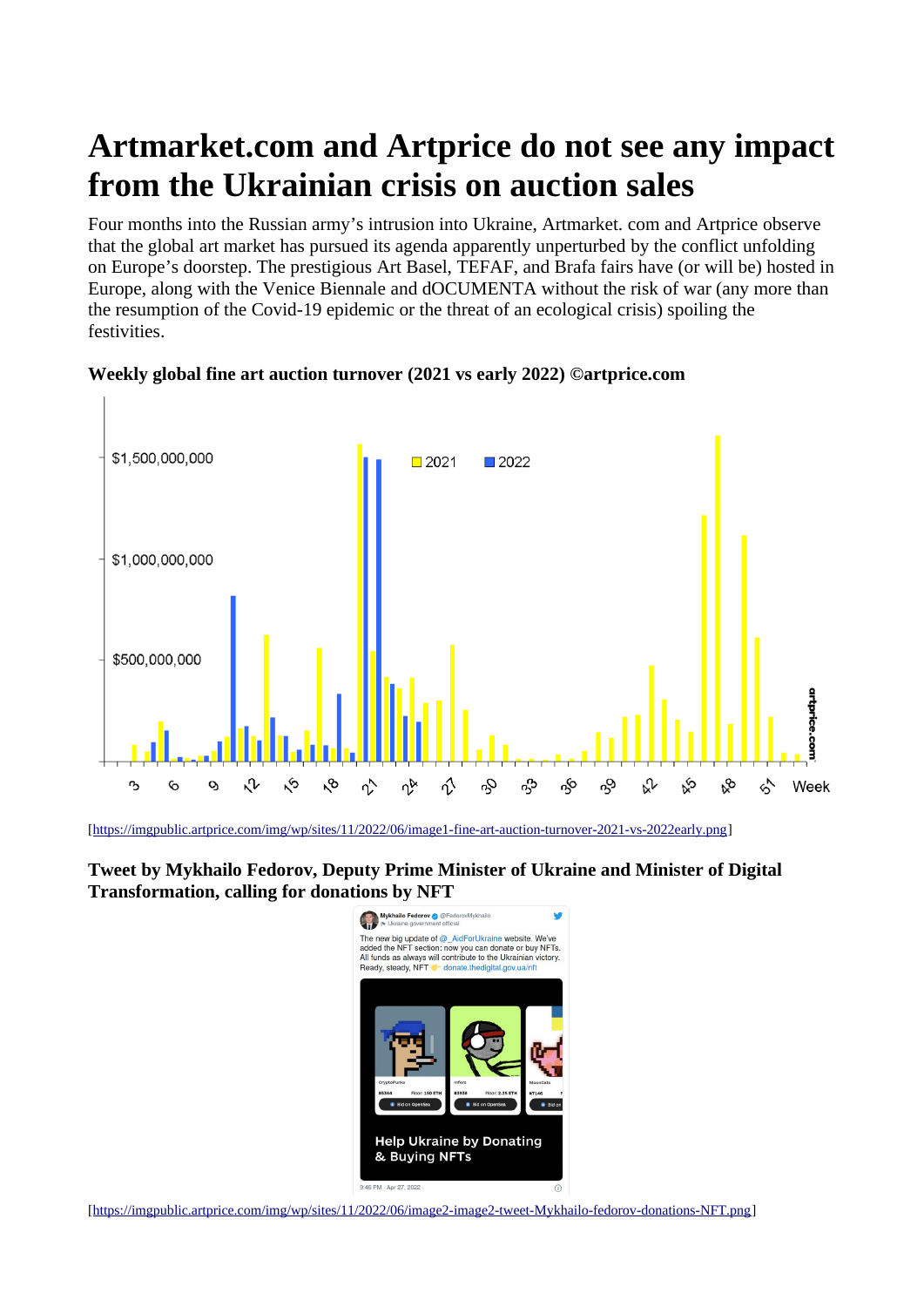"*With \$6.1 billion hammered at auction over the first five months of this year, versus \$5.4 billion over the same period last year, 2022 is already looking much stronger. That's a 12% increase!*" says Thierry Ehrmann, CEO, and Founder of Artmarket.com and its Artprice department.

### **+50% turnover in the USA**

The analyses conducted by Artprice reveal a superbly intense start to the year 2022, even if the organization of auction sales remains disrupted in several parts of the world (particularly in Asia) by the Covid-19 pandemic.

The clear winner this year, the United States has posted a 50% increase in fine art auction turnover after the major spring sales. The last prestige sessions were marked by the spectacular result of close to \$200 million for Andy Warhol's *Shot Sage Blue Marilyn* (1964) at Christie's. Its new owner is none other than gallery owner Larry Gagosian whose business could suffer from international sanctions taken against the Russian oligarchs he counts among his clients.

New York's spring sales were also electrified by the sale of Jean-Michel Basquiat's painting *Untitled* (1982). Having paid \$57.3 million to acquire the painting in 2016, the Japanese billionaire Yusaku Maezawa re-sold it this year for \$85 million, an additional 48% in just six years.

Jean-Michel Basquiat *Untitled* (1982) therefore posted an average annual return of +6.8% during the six years it was in Maezawa's collection. This capital gain will partly serve to cover Christie's buyer's fees (more than \$11 million on this lot), but also to reassure the market which had seen Basquiat's prices climb at a dizzying pace with the purchases made by Yusaku Maezawa. In 2017, the Japanese collector acquired a painting by the same artist and from the same year for a record sum of \$110 million.

#### **Europe forges ahead, Asia is on hold and the Metaverse is getting underway**

The UK has started 2022 with a 35% increase in fine art auction turnover (versus the year-earlier period) and France has posted a 25% increase. Europe, therefore, seems to have fully recovered from the health crisis. However, the situation is different in Asia where lots of sales have been postponed due to a new wave of Covid-19. So far this year, Hong Kong has hammered only \$146 million in fine art auction turnover compared with over half a billion USD last year.

Meanwhile, the world of crypto-currencies and Web3 has been very generous in supporting the Ukrainian cause. Kyiv started to accept donations in the form of NFTs as of April 2022. Several artists have also embarked on charity sales of NFTs, such as JR in collaboration with Ukraine DAO and Pussy Riot who sold a digital version of the Ukrainian flag for \$6.7 million.

Images:

[<https://imgpublic.artprice.com/img/wp/sites/11/2022/06/image1-fine-art-auction-turnover-2021-vs-2022early.png>] [<https://imgpublic.artprice.com/img/wp/sites/11/2022/06/image2-image2-tweet-Mykhailo-fedorov-donations-NFT.png>]

# **Copyright 1987-2022 thierry Ehrmann** [www.artprice.com](https://www.artprice.com/) - [www.artmarket.com](https://www.artmarket.com/)

- **Don't hesitate to contact our Econometrics Department** for your requirements regarding statistics and personalized studies: [econometrics@artprice.com](mailto:econometrics@artprice.com)
- Try our services (free demo):<https://www.artprice.com/demo>
- Subscribe to our services: <https://www.artprice.com/subscription>

# **About Artmarket:**

**Artmarket.com** is listed on Eurolist by Euronext Paris, SRD long only and Euroclear: 7478 - Bloomberg: PRC -